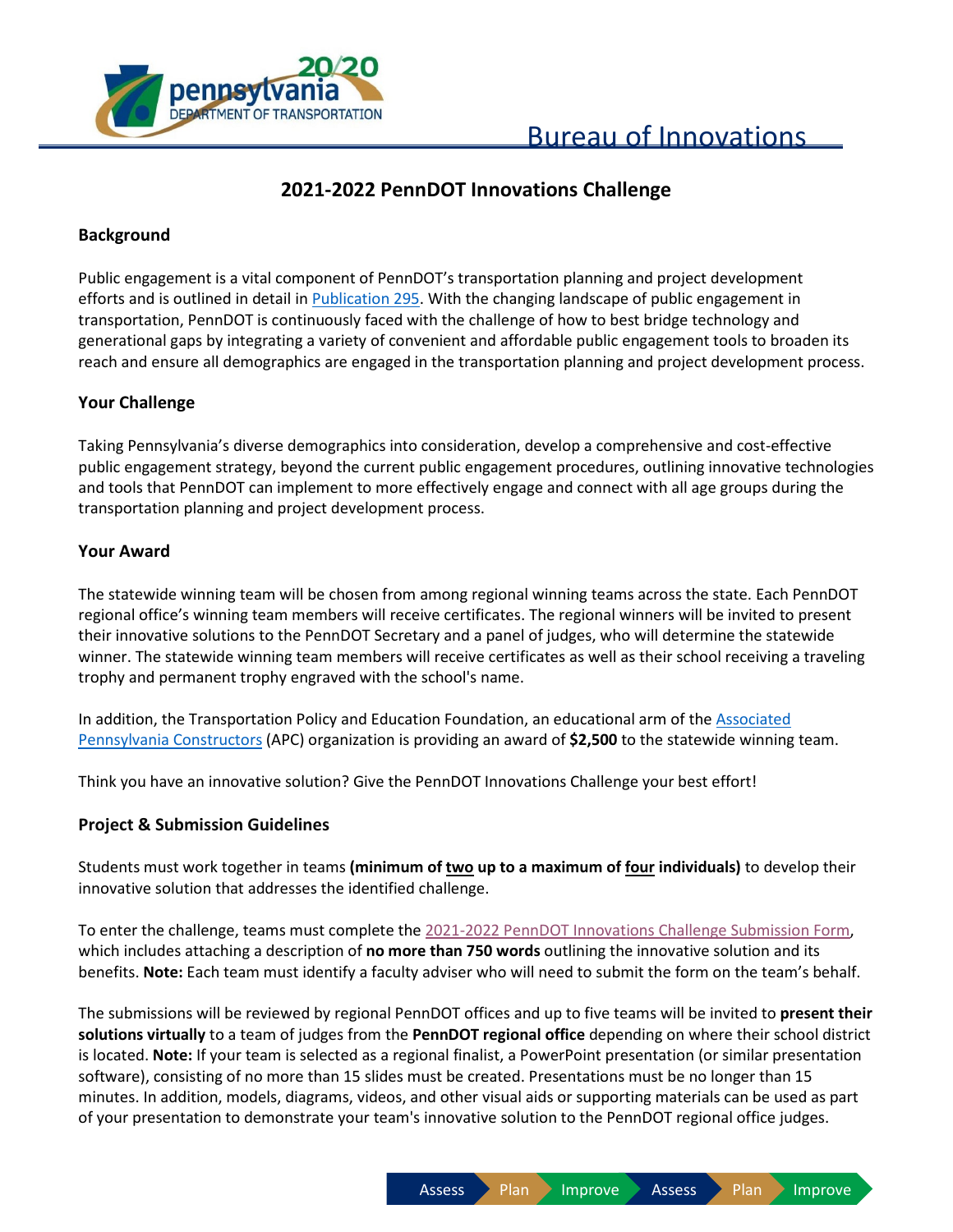Assess Plan Improve Assess Plan Improve

Winners will be selected from the PennDOT regional offices; regional winners will move on to compete in the statewide competition, where one statewide winner will be selected.

The challenge is open to **Pennsylvania high school freshmen, sophomores, juniors, and seniors** in public, private or charter schools, and homeschooled students. **Note**: PennDOT employees and their family members (siblings, children, grandchildren, nieces and nephews) are ineligible to enter.

Depending on circumstances related to the COVID-19 pandemic, the regional and statewide judging events may be held virtually versus in person.

#### **Deadline**

Submissions must be received by PennDOT's Bureau of Innovations by **11:59 PM on December 17, 2021**.

#### **Process and Timeline**

pennsylvania

**TRANSPORTATION** 

- 1. By **December 17, 2021, at 11:59 PM**, complete and submit the 2021-2022 [PennDOT Innovations](https://paiedprod.powerappsportals.us/Innovations-Challenge-Submission/)  [Challenge Submission Form](https://paiedprod.powerappsportals.us/Innovations-Challenge-Submission/) to PennDOT's Bureau of Innovations.
- 2. By **January 28, 2022**, PennDOT regional offices will review initial submissions, select up to five finalists and invite them to present their innovative solutions either in person or virtually to a panel of judges. **Note**: These presentations should be no longer than 15 minutes and include a PowerPoint (or similar presentation software), consisting of no more than 15 slides. Models, diagrams, videos, and other visual aids or supporting materials to demonstrate the team's innovative solution can be used as part of your presentation to demonstrate the team's innovative solution to the PennDOT regional office judges.
- 3. By **March 4, 2022**, PennDOT regional offices will select winners for the **statewide judging** in **April 2022** to present, either in person or virtually, their innovative solutions to the PennDOT Secretary and a panel of judges, who will determine the statewide winner.

### **Judging Criteria**

### • **Effectiveness – 10 points**

- o Does the solution holistically address the challenge (develop a comprehensive and cost-effective public engagement strategy, outlining innovative technologies and tools)?
- o Could the solution be used by PennDOT without substantial revisions?
- $\circ$  Does the solution address a problem that can be solved with the technology that is available today or being discussed as possible within the next five to 10 years?
- $\circ$  If applicable, does the solution include a proposal for continued operation after implementation?
- **Public Outreach and Benefits to the Community – 10 points**
	- o Does the solution take Pennsylvania's diverse demographics into consideration?
	- $\circ$  Does the solution include more than one form of public outreach/public engagement?
	- o Does the solution serve communities across Pennsylvania?
	- o Does the solution improve communications and/or interactions between PennDOT and the communities during the transportation planning and project development process?